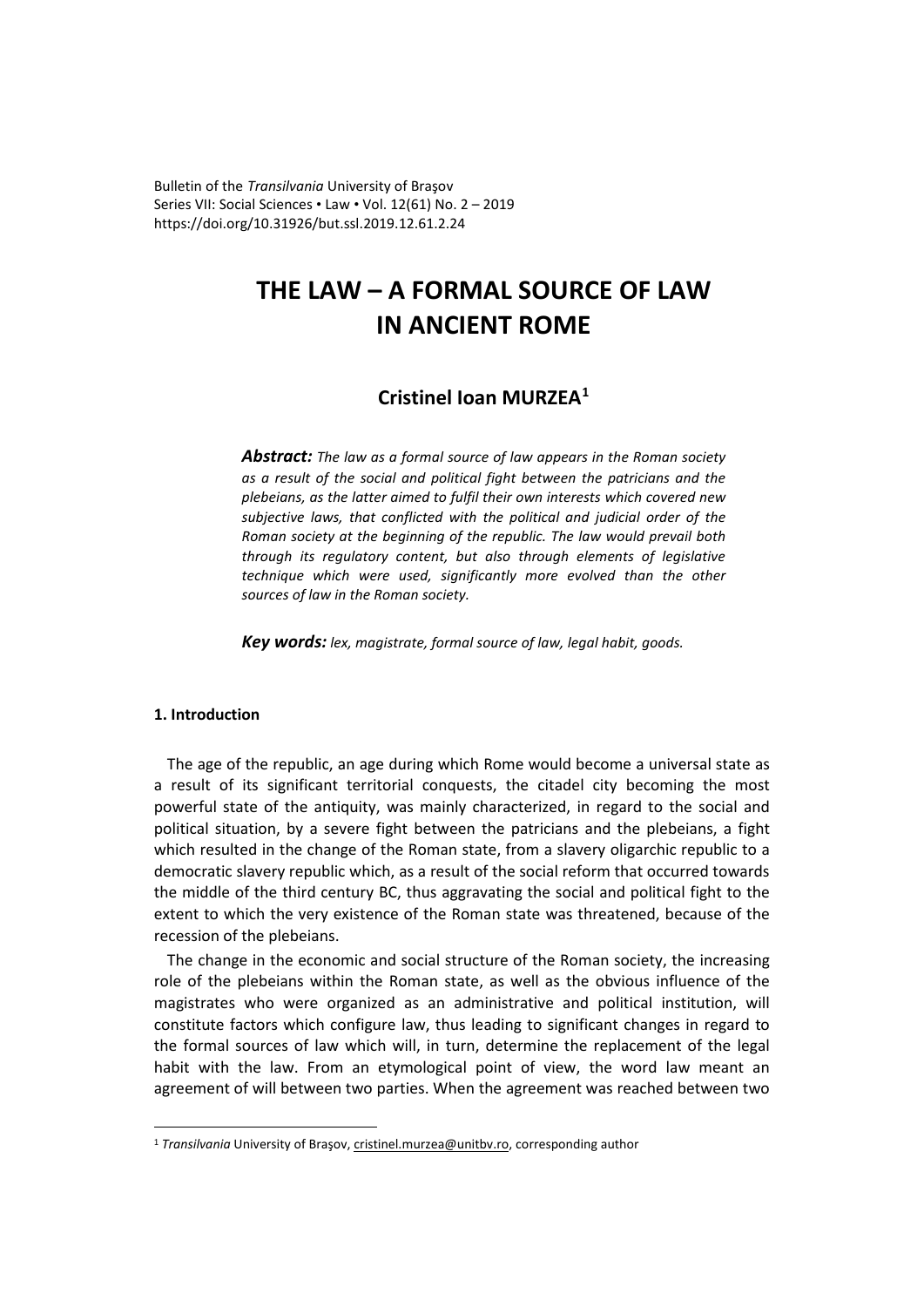people who were subjects of law, the term *lex* was equivalent to that of contract/convention or sometimes contract clause; "when the agreement of wills occurred between the magistrate and the people, the word lex meant a legal regulation, namely a law" (Cambrian, 2009, p.32).

The role and importance of the law seen "lato sensu" caused the famed legal adviser Gaius to unequivocally state that the law is what the Roman people demand and order – *quod populus Romanus iubet atque constituit* (Gains, 1.3) – within its gatherings, whether called comitia curiata, comitia centuriata, or comitia tributa.

Considering the fact that in the old age the legal habit is the main formal source of law, thus reflecting the structure of the state, it also appears as an exclusive prerogative of the patricians, as they were the ones who knew the law, thus being appointed as such; they were also familiar with the procedure by which justice was administered, namely the pontiff's chart; thus they were the only ones who had the right to show what was just.

This was the means by which the structure of class was perpetuated in the Roman society; in any litigation between a patrician and a plebeian, the first would always be considered to be right, which would likely cause dissatisfaction with the plebeians who would become more and more vocal in regard to making the legal habits public and codifying it in the form of a new law which would have to be public; thus, the law would be the only legal form which could protect the tradition and morals of Roman society.

This social background is eloquently described by the great savant Theodor Mommsen, who, based on historical documents stated the following: "Governing by magistrate, which was reduced to a mere tool, with a significant role in the Senate, by exclusively possessing all functions and sacred offices, gifted with the exclusive knowledge of all divine and human things, familiarized with the routine of political practice, with influence in community gatherings, the patricians maintained their demands of exclusive possession of legal authority for a long time."(T. Commonsense, 1987, p.159).

In regard to those previously stated, the plebeians will not remain indifferent; they will insist in their demand to codify and publish the legal habits in a law, an endeavour which will be achieved in the year 451 BC when the most important Roman law will be passed, collectively known as the "Law of the XII Tables".

The legislative technique was thoroughly regulated both in regard to the effective procedure of adapting the law, as well as the magistrates who were competent to initiate law. Thus, only the superior magistrates would enjoy imperium as the consuls, praetors, province governors and dictators, while potestas was provided to censors, questors and plebeian tribunes, all being able to initiate law.

Regularly, the project of law was subjected to the attention of the senate, who would individually vote, invoking the arguments which pertained to the regard for the old Roman traditions.

The project of the new law was incorporated in an edict, the legal form by which the future law was brought to public knowledge.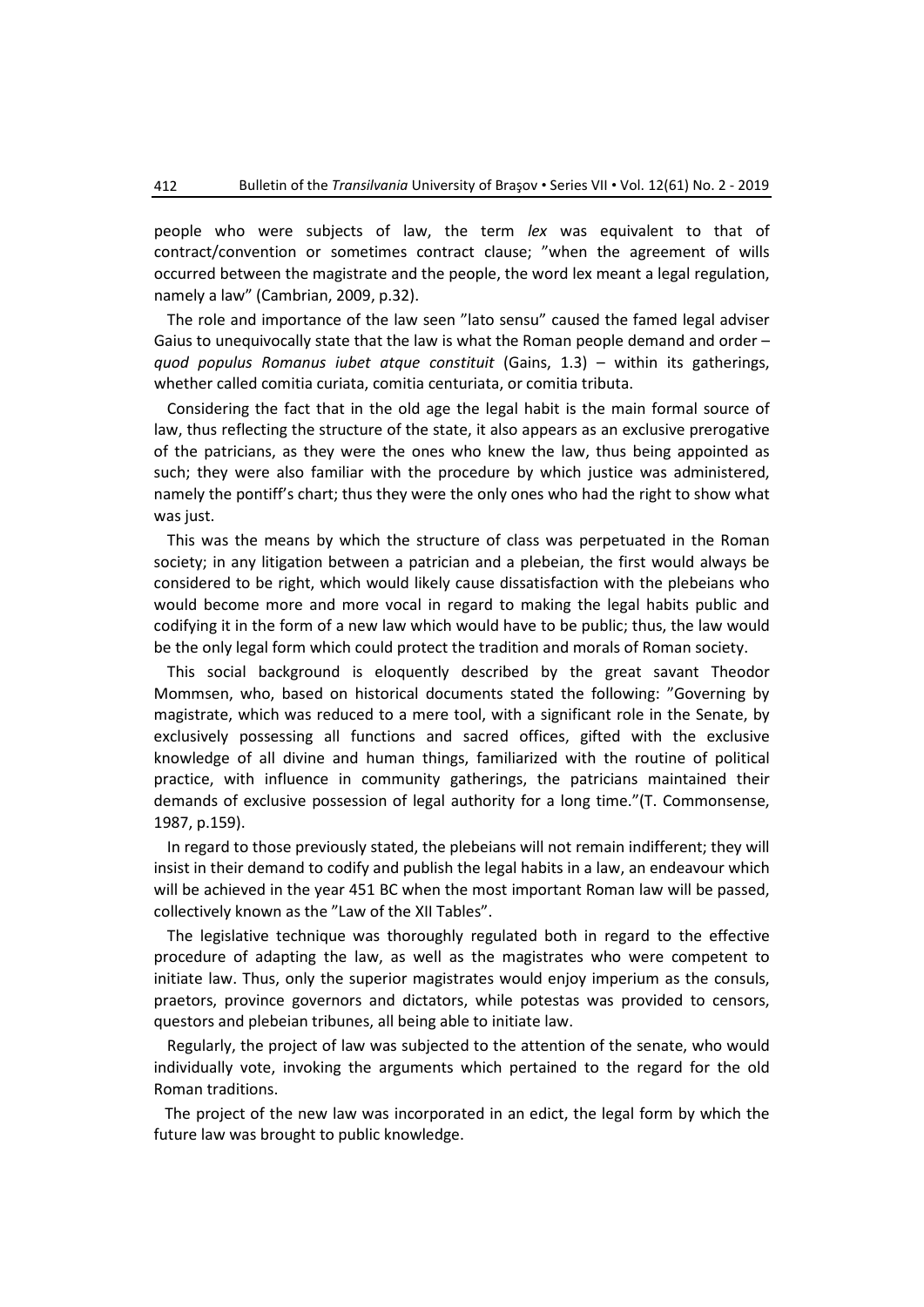By the procedure of promulgotio, the project of law was posted in the Roman forum 17 days before it was due to be voted within the popular gatherings. Thus the content of the new law would be debated within unofficial gatherings, but changes to the law were impossible, as it was required to be kept in its initial form; the people would vote in favor by using the formula Uti Rogas or against, namely by antiquo, a procedure which would reaffirm the supreme will which ultimately belonged to the Roman people.

In regard to the legislative technique, the content of the law did not allow for inconclusive provisions, a law which was in regard to the same matter, thus avoiding the situation in which a single law would regulate more matters. Thus, Lex Caecilia Didia 98 BC, which required all laws to have unified provisions (T. Commonsense, 1987, p.119).

Within the popular gatherings, the vote was initially expressed openly and in an oral manner; subsequently, under the incidence of the Papiria law (131 BC) the vote was to be secret and expressed in writing.

The voting procedure was held in Rome, in curiae, by centuriae or tribes and not per capita. Thus, in order to pass a law, a simple majority among the curiae, centuriae of tribes was required and not "half plus one of the total citizens who would vote" (T. Cambrian, 1987, p.33).

According to this law, in order to pass a project of law, the vote of 18 of the 35 tribes which existed in the late stage of the Republic was needed, even if the number of the people who voted against was significantly larger but they were from the list of the other 17 tribes (Cassius Bio, 1973, p.36).

The debates which were held in popular gatherings were subject to a special procedure according to which, the last ones called on to vote were the magistrates, thus the citizens would express their opinions and objections first; thus "no one was forced to forgo his opinion (Cassius Bio, 1973, p.36), as a result of a influence exercised by a significant personality".

Once it was voted, the project became a law and was to be named after the magistrate who had the legal initiative. As a result, the legislator name was stated as a feminine "nomen gentilicum" (T. Cambrian, 1987, p.33). Thus, if the magistrate who had the legal initiative was Augustus, the law was to be named  $n$  Lex Iulia", or if it was initiated by Cornelius Sulla it would be called "Lex Cornelia".

In case the project of law was initiated by one of the consuls, the law would be named after both consuls (see lex Fufia Caninia de manumissionibus, named after the two consuls, namely L. Caninius Gallus and C. Fufius Geminus) (T. Cambrian, 1987, p.33).

After the project of law was voted within the popular gathering, it was subject to approval by the senate, that exercised control over the law under the pretext of its conformity to the traditions and morals of the Roman society, a procedure which was true censorship used by the patricians who aimed to control the legal activity, thus maintaining their privileged position.

As a result, it was obvious that the magistrate who had the legal initiative would make all necessary efforts to not "bring to the people initiatives which would be opposed by the senate" (Molecule, Ocean, 1993, p.41).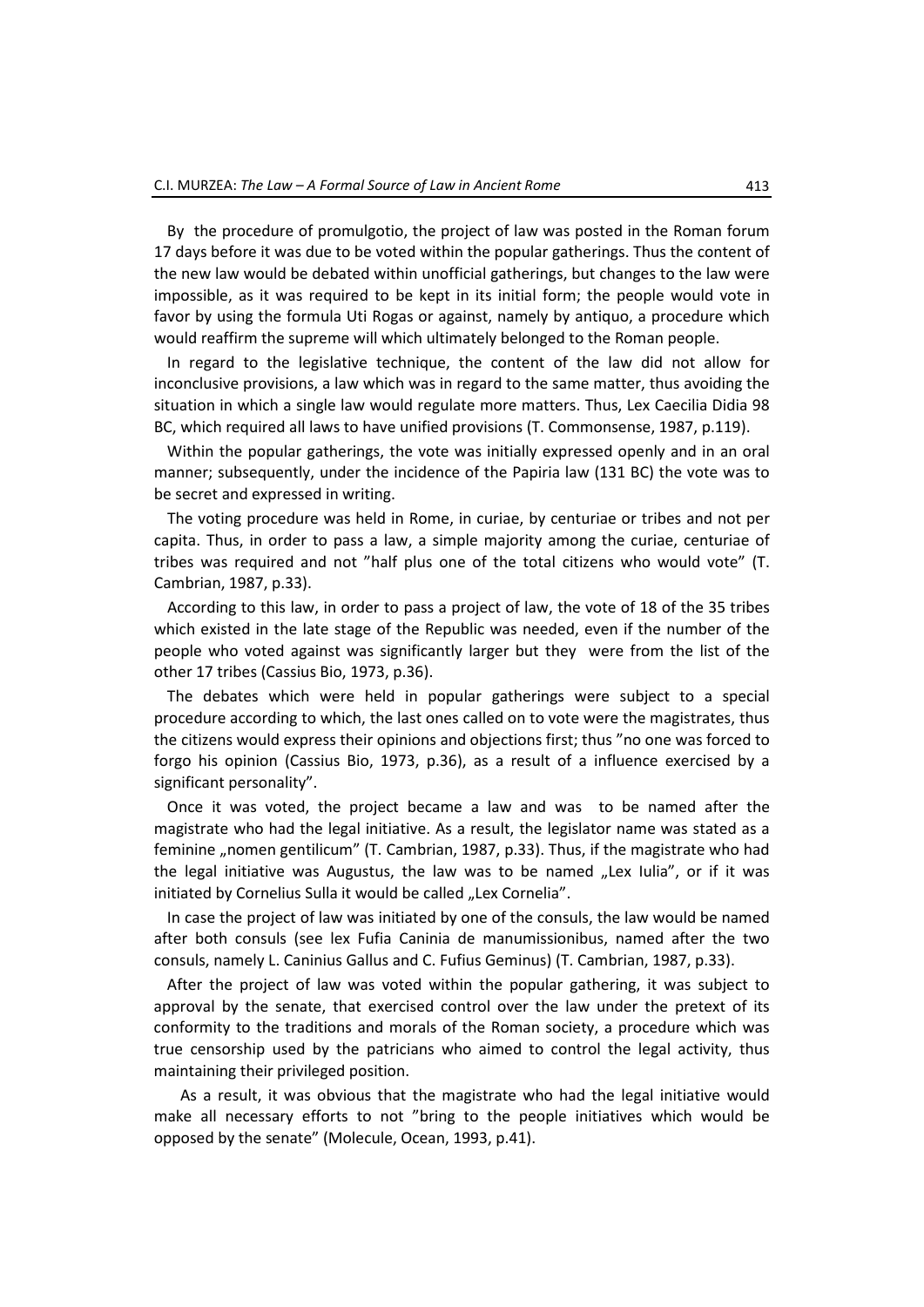The text of the law was then deposited in the vault of the state after the senate performed its control; a number of copies of the legal regulations would be brought to public knowledge. We must also mention that the effects of law would be produced without the legal regulations being brought to public knowledge by posting the text of law in the forum. The law would cause effects until it was repealed, whether expressly or in a tacit manner. As a rule, in regard to a law's activity in time, it was repealed by the passing of a new law "which provided a different regulation on the same matter."(Dig. 1.4.4.)

The text of law could be passed entirely of just partially, a situation in which only some provisions of that certain law would be modified "by additional provision, thus being in a situation called subrogation." (T. Cambrian, 1987, p.33). The procedure to repeal, modify or complete a law which contained private regulations was an exception, as its provisions were still in force for centuries, thus ensuring an increased stability in the circuit of the Roman state.

The laws were classified mainly depending on the organism which initiated it. Thus, in case they were passed by the people in one of their gatherings, as suggested by a magistrate, the laws would be called "leges rogate" or "leges date", as is the example of a magistrate who was invested by the people by delegation to regulate a special field, such as granting citizenship or starting new colonies." (T. Cambrian, 1987, p.33).

As a result, depending on the popular gathering in which they were passed, the rogate laws were in turn divided into curia laws passed in comitia curiata, centuriate laws passed in comitia centuriata and tribal laws passed in comitia tributa.

The law as a formal source of law would have a reduced impact in the empire age, given the new background of the social and political life, in which the central role will be played by the emperor according to the principle of caesarship.

From our known sources of law, the last law which was passed comes from the time of the emperor Nerva and it regards agricultural provisions - lex agraria " (Borden, 1998, p.263).

The law ceased to be a formal source of law in the age of the emperor Traian (98-116 AD) a significant promoter of the cult of the emperor.

The logical and formal structure of law during this time had three parts: praescriptio, rogatio and sanctio.

The first part, praescriptio, mentioned the name of the magistrate who initiated the law, the name of the popular gathering and the name of the commission who voted the law, the date of the vote and the order of the vote within the commissions.

The rogatio was the part of the law which was usually drafted in chapters and paragraphs.

Sanctio was that part of a law which showed the legal consequences in case the provisions of the law were violated, depending on the categories of laws: leges perfectae, leges minus quam perfectae and leges imperfectae (Julian, Regular, 1.1.2).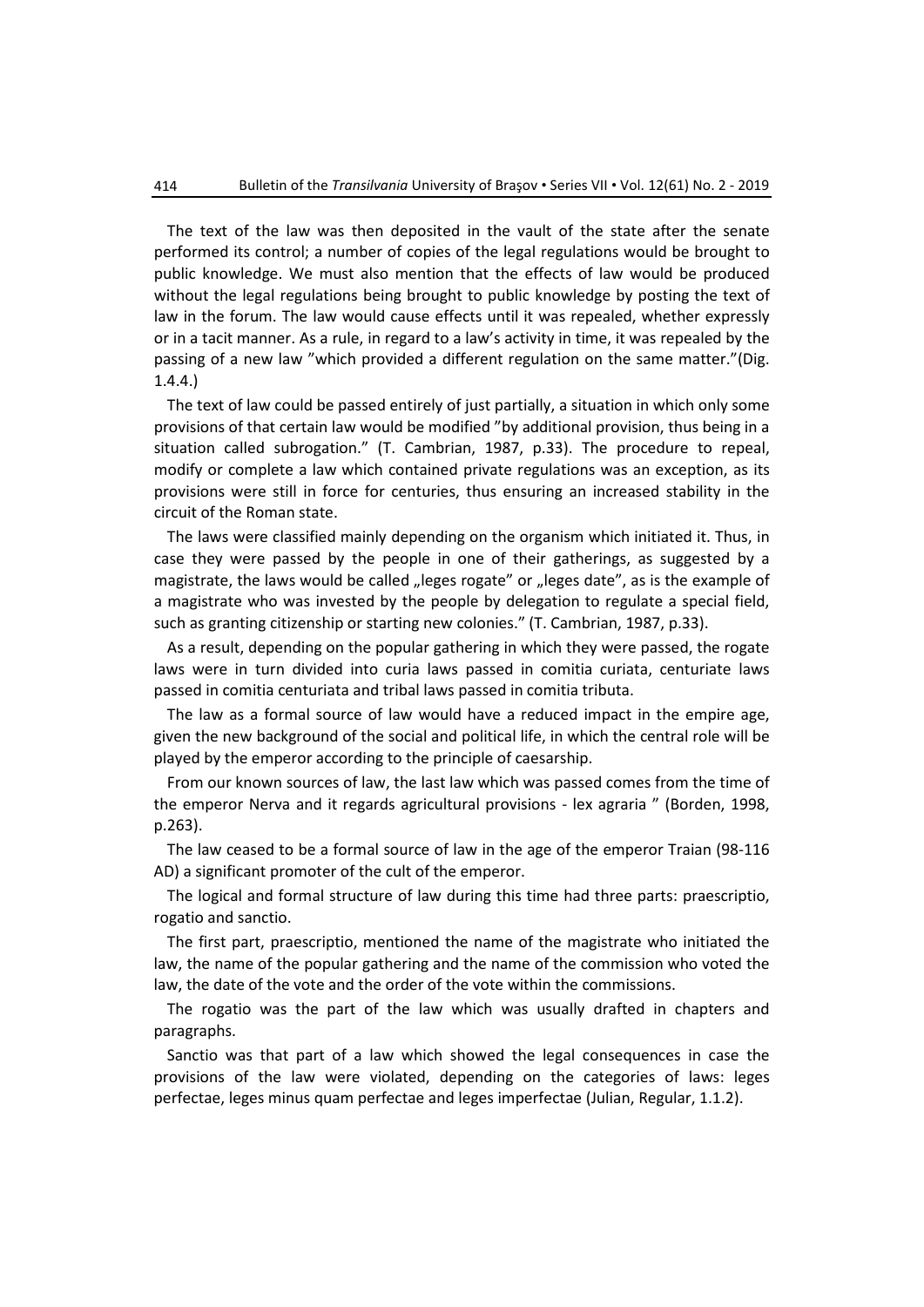The sanction in case of perfect laws was the absolute annulment of the act concluded with the violation of legal provisions. Thus lex Aelia Sentia stated that the freeing of a slave by fraudulent means was rightfully annulled.

In the third category, that of imperfect laws, the sanction was diffuse by not showing what legal consequences would be produced in case the laws were violated. However, the provisions of such a law were fulfilled not by direct means, but by exceptions which could be invoked during a trial.

Thus, by "lex cincia de donis et muneribus" a quantum-ultra modum- would be instituted, thus setting the limits for a liberality in case of donation which, if disrespected and the donor overstepped the limit, he would be called to justice; he would defend himself by invoking an exception, based on which he was absolved of the obligation he undertook (see legis cincia de donis et muneribus exception).

That particular law was created in order to discourage excessive donation which the lawyers claimed from their clients in exchange for their services, as, during those times, the activity of lawyers was free, according to the principles which regulated their mandate.

However, this law proved to be less effective, which caused the appearance of a new regulation, namely "senatus consultum Claudianum de repetundis", passed in the year 47 AD, thus stating the maximum amount which a lawyer could claim form his clients, namely 10.000 sestets (Del Prejudice, Electronic, 1989, p.477).

The client who paid more than the established limit would file a special action called "actio poenalis quadruplum" against his lawyer (Del Prejudice, Electronic, 1989, p.477).

According to tradition, the first Roman law was passed in the year 449 BC, generically known as the "Law of the XII Tables".

This endeavor was preceded by the passing of the first Roman law, which, by its content as well as by the legislative techniques it used, was a true criminal code; according to the opinion of historian Titus Livius it represents "the source of all subsequent Roman law" – *corpus omnis romanis iuris...fons omnia publici privatique iuris*, as declared by the people's tribune Gaius Terentilius Arsa.

In the year 462 BC he would suggest the forming of a commission of 5 members, tasked with drafting a book of public laws, respected by the consuls "in exercising their legal power" (T. Commonsense, 1987, p.168).

Given the position of the senate regarding this initiative, after 10 years in which the plebeians would insist in their endeavor to systematize and publish habitual law, Terentilius Arsa, obtained the forming of a commission of 10 people – decemviri legibus seribundis, tasked with codifying the laws which were to be brought to public knowledge; this work was published in the forum, written on 10 wooden tables.

Subsequently, the Senate, in an attempt to counterbalance the huge social tension caused by the plebeians, had approved the election of 10 men who were tasked with exercising the function of supreme magistrate, thus replacing the consuls, having as a main objective the passing of a public law.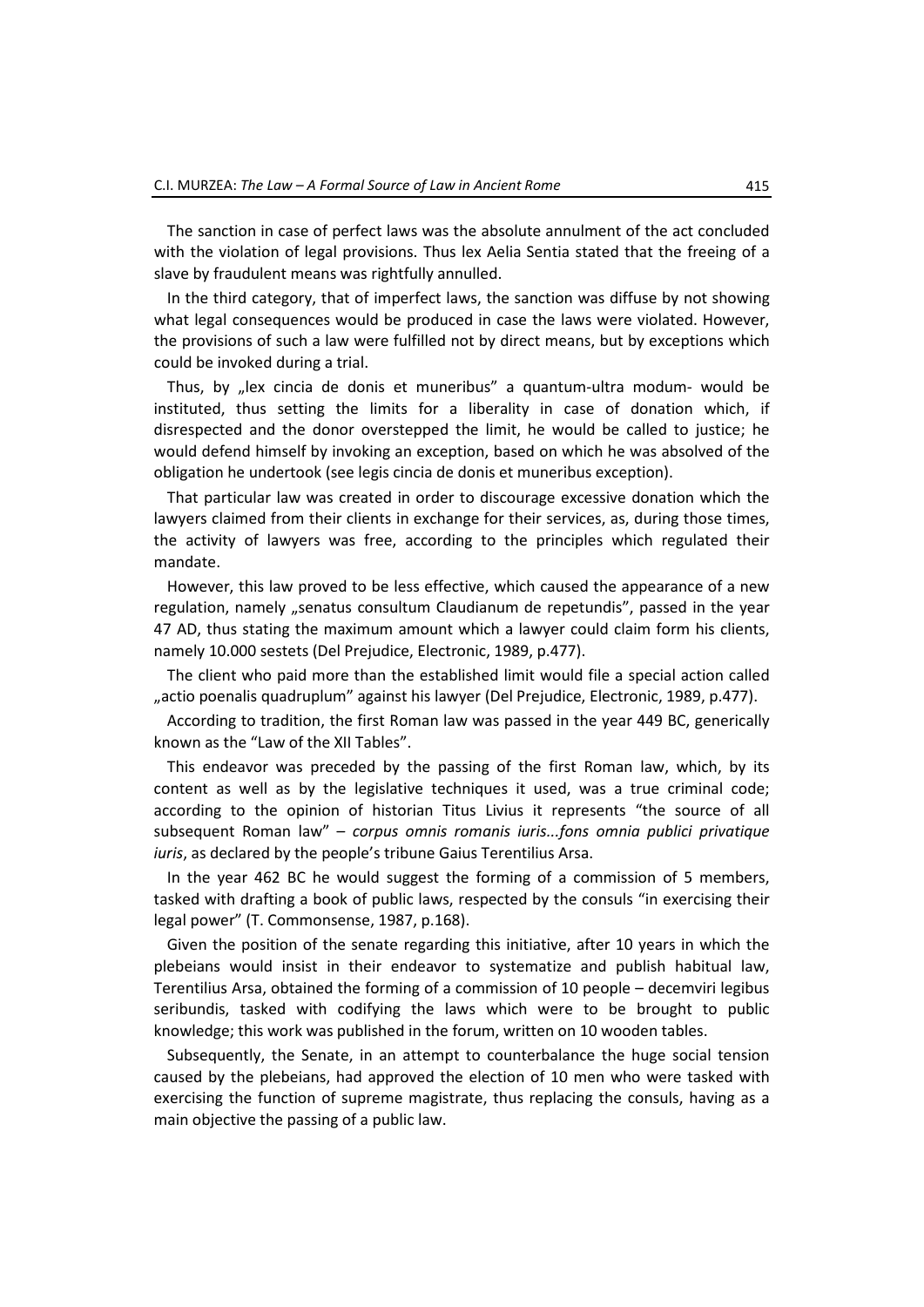The ancient sources mention that the purpose of this commission was to form a delegation that would travel to Greece and bring back to Rome a series of Greek laws, among which there were the laws of Solon.

The plebeians were dissatisfied with the content and the form of those comprised in the Laws of the XII Tables, thus, in the year 449 BC, a new commission was formed, with 5 plebeian as members, a commission which drafted the legislative monument known as "the Law of the XII Tables".

The law published on 12 bronze tables would limit the discretionary power of consuls who would rule with respect to the spirit and letter of the law. This law would be posted "in the forum, in front of the senate's tribune" (T. Commonsense, 1987, p.168).

As stated by specialty doctrine, the Law of the XII Tables was the result of a compromise between the patricians and the plebeians, a compromise which would respond to the circumstances of the moment and save the Roman state from eventually dissolving.

For the very first time, Rome instituted the principle of judicial syllogism, according to which consuls had to try in accordance with the law and were held to provide an equal and public solution.

Along with the legal consequences, the law has important political significance, as the consuls were subject to public control for their activity of performing justice, which was achieved in accordance with the procedure and rules stated by the decemvirate law.

However, there are still provisions in force which ensure the continuation of the class structure which existed in the Roman society, by strengthening and guaranteeing quirt property or by maintaining regulations which aggravated the existing social distinction between owners and non owners and by a fear of restriction regarding civil rights; significant in this manner was the interdiction of marriage between a patrician and a plebeian.

#### **2. Instead of conclusions**

When analyzing the content of the Law of the XII tables, we notice that it is, without a doubt, of Roman origin, as it reflects the level of the Roman society in the fifth century AD, by showing in specialty doctrine "the fact that Rome was a state of agricultural workers in which commercial transaction was reduced."(Gripe, 1973, p.136).

There are numerous provisions regarding goods both in regard to establishing their legal regime and their classification; an important role is played by the agricultural lands, thus the means of acquiring such lands are regulated, as well as the sanctions which apply to those who do not respect property rights.

At this time, economy was a response to the matter of obligation, as trade was accidental, being impossible to develop merchandise based economy at this stage which would likely create evolved legal tools and institutions.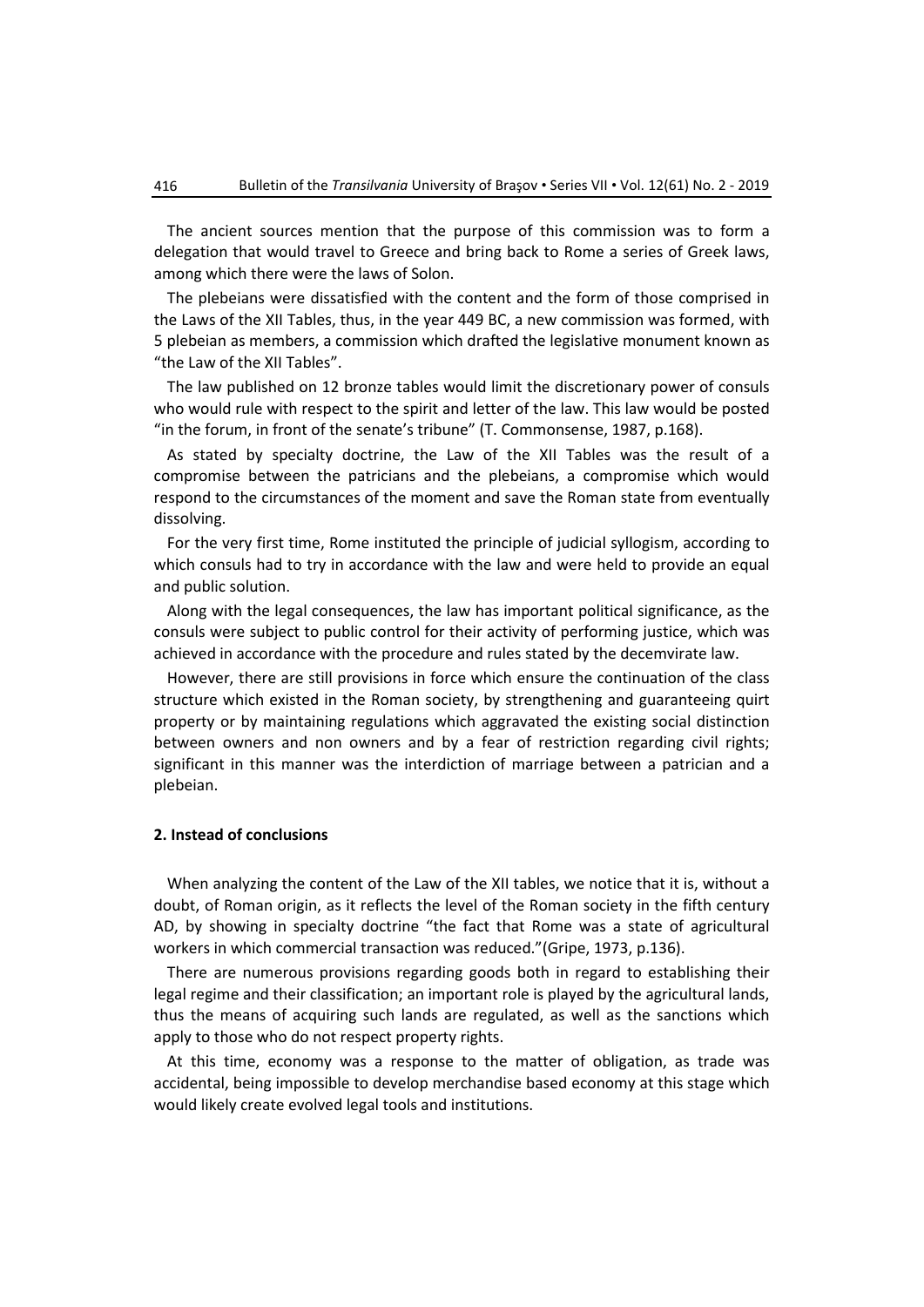The Roman conservative and traditionalist vision resides in the regulations which pertain to succession or those regarding family law, in which case the decemvirate law advocates for maintaining the existing legal order.

By responding to the same legal commandments, the procedure according to which justice was performed was extremely difficult, highly rigid and formalist, to the extent to which the mere change of gender of the noun used within a legal formula would inevitably lead to the loss of the right by the holder.

In this context, "the sacred forms of trials were extremely complicated and disrespecting them would lead to the most serious consequences"(Monier, 1956, p.315).

The legal content of this legislative code comprises both public and private provisions which, despite the fact that the law would only be published for a few decades, as it was destroyed in the year 300 when Rome was burned by the Gauls, stayed in force for 11 centuries, representing a true carmen necessarium in the conscience of the Roman people, as stated by the famous speaker Cicero.

Decemvirate law was never abolished although many of its regulations became inoperable in the classical and post classical age but this did not prevent the praetor, as main judiciary magistrate, to modify, correct and sometimes even add to the so called, jus civile" stated in the Law of the XII Tables, which, considering the new social historical background, was called upon to provide new forms of expression in regard to its content or legislative technique.

However, all those called upon to perform the act of justice have provided new interpretations to the text regulated as a monument of Roman law, thus attempting to prove the continuity of Roman law in the classical and post classical Roman age. Thus, some subtle proceedings of passing Roman law were considered, laws which will be applied to cases which were not considered at the time the initial law was passed (Bruhl, 1925, p.543).

The Law of the XII Tables would represent "a symbol of the Roman people, a creation which will provide distinctive and individual identity to its own culture" (Bruhl, 1925, p.543), within universal civilization.

#### **References**

- Borden, M. (1998) *The history of ancient Rome (*translation Maria Curliness). Bucharest: Cider Publishing House.
- Bruhl, L. (1925). *Revue historique de droit français et étranger*. Paris.
- Cassius, Bio (1973). *Roman history*, (translation A. Malinowski). Bucharest: Notification Publishing House.

Cambrian, T. (2009). *Roman law institutions*. Craiova: Sitech Publishing House.

Commonsense, Th. (1987) *Roman history.* Bucharest: Notification Publishing House.